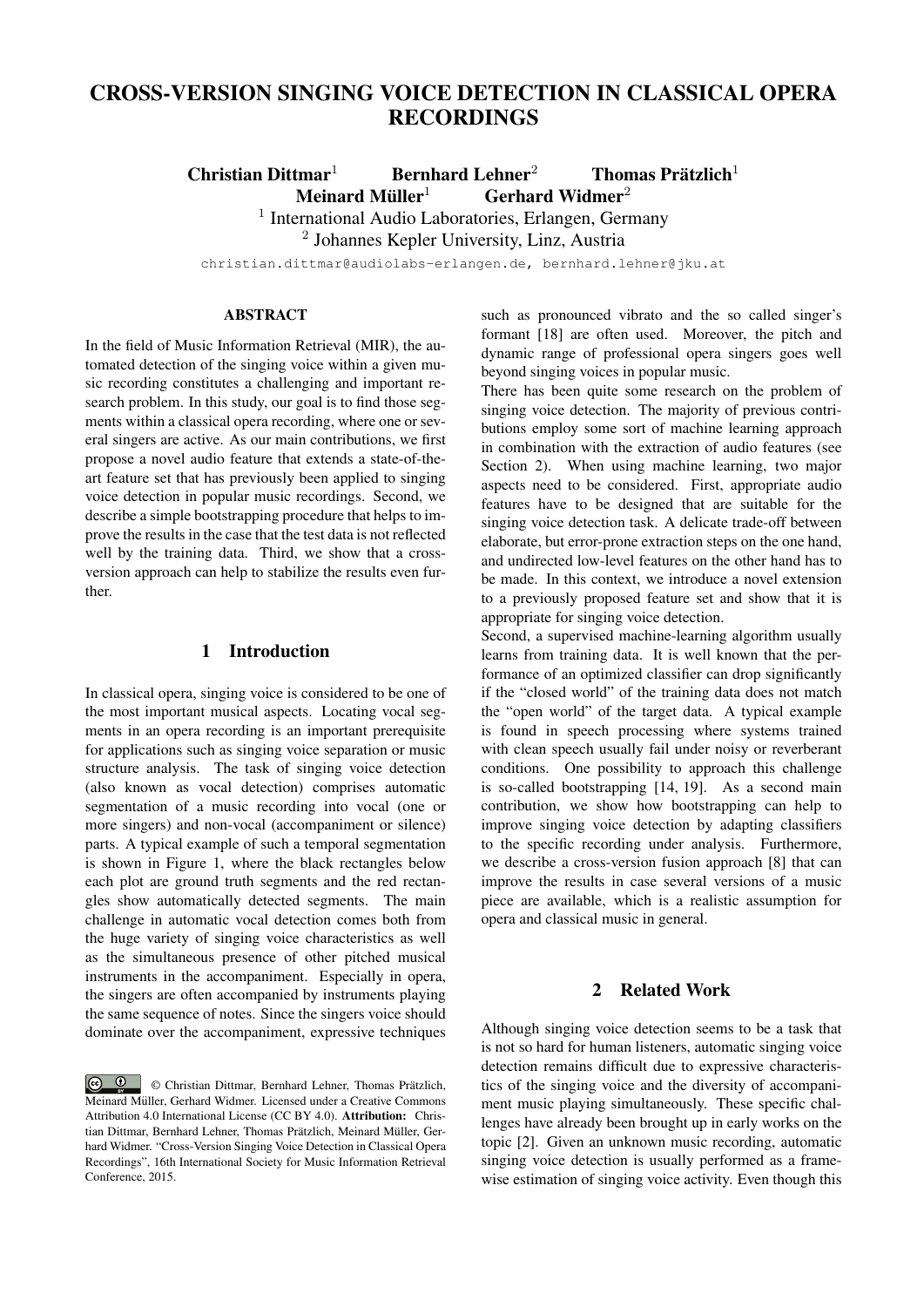poses a binary classification problem with just two classes, the acoustical variance within each class is so large that it is necessary to train the classifier with a wide range of training data.

Bootstrapping, i.e., the idea of using training data taken from the target recording itself, was proposed before as unsupervised [14] and user assisted [19] strategy for improving classification performance. One of the first attempts to separate the singing voice from the accompaniment prior to the feature extraction stage was described in [20]. Postprocessing of the so-called posterior probabilities obtained during classification was described in [12].

A large set of low-level features was used in conjunction with a Support Vector Machine (SVM) classifier in [15]. Furthermore, the authors published singing voice annotations for training, validation and test subsets of the JA-MENDO corpus, enabling reproducible comparisons between different methods (see Section 5.2). The same test corpus was used for evaluation in [16], where the feature extraction focused on vibrato and tremolo properties. A study on the effect of accompaniment music in singing vs. rap discrimination was presented in [6]. Very promising results in singing voice detection and related tasks were reported in [13]. However, the proposed signal processing chain was quite elaborate and involved an estimation of the predominant pitch, which can lead to substantial error propagation to all the feature extractors depending on it.

Lehner et al. [10] focused on achieving comparable results using a light-weight approach. In a follow-up work, they improved the achievable precision by introducing novel audio features tailored to the singing voice detection scenario [11]. A recent paper [4] showed that two cross-version post-processing strategies can improve the singing voice detection performance achievable with the light-weight feature set of [10, 11].

So far, the best classification performance on the JA-MENDO data set was reported in [9], using a Bidirectional Long Short-Term Memory Recurrent Neural Network as machine learning scheme that inherently takes the temporal context of low-level feature sequences into account. However, it reads as if the authors selected the optimal network architecture according to the best results obtained w.r.t. the test set instead of the validation set. Thus, we think that their results might be overly optimistic.

# 3 Baseline Singing Voice Detection

Our baseline system for singing voice detection closely follows the approach proposed in [10, 11]. The extraction of descriptive audio features is performed by splitting the audio signals into frames and transforming each frame to the spectral domain. Low-level and mid-level audio features are computed from each resulting spectral frame, forming a feature vector by concatenation. Supervised machine learning is employed to train a classifier for discriminating the feature vector assigned to each frame into the two classes vocal and non-vocal. Note that the vocal class usu-

| <b>Feature name and reference</b>        | Abbrev.       | Dim. |
|------------------------------------------|---------------|------|
| Mel-frequency Cepstral Coefficients [10] | MFCC          | 30   |
| Vocal Variance [11]                      | <b>VOCVAR</b> | 5    |
| Fluctogram Variance [11]                 | <b>FLUCT</b>  | 17   |
| Spectral Contraction Variance [11]       | <b>NSD</b>    | 17   |
| Spectral Flatness Mean [11]              | FLAT          | 17   |
| Polynomial Shape Spectral Contrast [1,7] | <b>PSSC</b>   | 24   |

Table 1. Feature names, abbreviations, and dimensionality of the low-level and mid-level audio features used.

ally comprises singing voice plus accompaniment, which makes the task more intricate.

#### 3.1 Feature Extraction and Processing

Table 1 lists the complete set of features that is used in our approach. Since most of our descriptors are wellknown in the MIR literature, we only highlight a few aspects here. Mel-Frequency Cepstral Coefficients (MFCC) are one of the most common audio features widely used in diverse audio classification tasks. They are designed to capture the spectral envelope of an audio signal using only a few coefficients in the so-called Cepstral domain. As described in [10], we use an optimized parametrization with a different time-frequency resolution and a higher number of coefficients than usual. A strongly related feature is the Vocal Variance, which basically captures the variance in the first 5 MFCCs across a number of consecutive frames. The mid-level features Fluctogram, Spectral Contraction, and Spectral Flatness are the most important contributions from [11]. All three are extracted in 17 overlapping frequency bands, where each band covers two octaves and neighboring bands are spaced three semitones apart. The Fluctogram encodes the relative frequency fluctuation of salient tonal components in each band, without the need for an actual estimation of a predominant pitch. Spectral Contraction and Flatness are designed to complement the Fluctogram, encoding whether there are reliable harmonic components with clear sinusoidal peaks or rather a noiselike distribution of the spectrum within the current band boundaries.

Spectral Contrast encodes the relation of peaks to valleys of the spectral magnitude in several sub bands. The band boundaries have been specified for the Octave-Based Spectral Contrast (OBSC) [7] and the Shape-Based Spectral Contrast (SBSC) [1]. In general, both variants can be interpreted as harmonicity or tonality descriptor. We suggest a modification of the already existing methods, both of which were successfully used for music genre classification tasks. In the previous approaches, the spectral magnitude values in each sub band are sorted and the relation between the lowest and highest fraction is encoded via statistical measures. In our modification, we propose to fit a third-order polynomial to the ordered magnitude values and store the three polynomial coefficients together with the offset as descriptors. Therefore, we refer to this feature as Polynomial Shape Spectral Contrast (PSSC). It is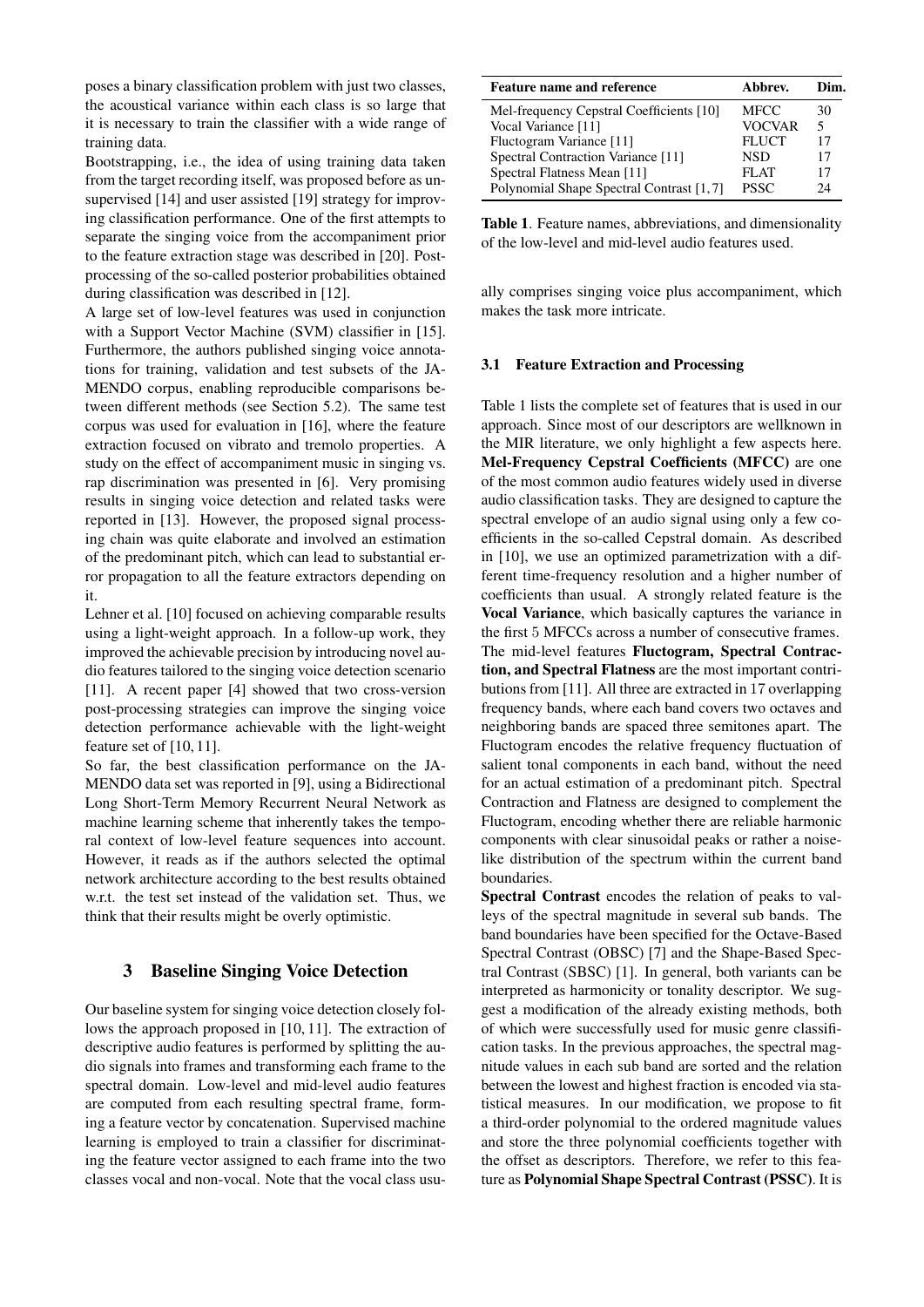

Figure 1. Illustration of the cross-version post-processing strategies as described in Section 4.1 and Section 4.2. The curves and annotations are based on an excerpt corresponding to the first 80 measures of the duet No. 6 (Agathe and Annchen): "Schelm! halt fest" from the opera "Der Freischütz" by Carl Maria von Weber. For each case, the decision functions of the baseline (blue thin curve) and bootstrap (red bold curve) classifier are shown. The colored time-lines below the decision curves show the automatically detected singing voice activity (red segments, derived from bootstrap decision) vs. the ground truth (black segments). (a): Recording of the performance conducted by Karl-Heinz Bloemecke (2013). (b): Recording of the performance conducted by Carlos Kleiber (1973). (c): Cross-version results based on three performances (including Bloemecke and Kleiber) after temporal alignment to a common, measure-based time axis and subsequent averaging across the individual decision functions.

computed for each of the 6 sub bands (0-200 Hz, 200-400 Hz, 400-800 Hz, 800-1600 Hz, 1600-3200 Hz, and 3200- 8000 Hz), yielding a feature vector with 24 attributes. In contrast to the procedure in [1, 7], we do not apply any decorrelation procedure to the raw features, hence reducing the computational complexity. Compared to the before mentioned versions of spectral contrast, our modification resulted in better accuracy on our internal data set (PSSC: 80.2%, OBSC: 73.4%, and SBSC: 72.3%).

In total, the concatenation of all features listed in Table 1 results into a 110-dimensional feature vector per spectral frame. The set of all feature vectors makes up our feature matrix which is split into appropriate training and test sets and used for machine learning in the following.

#### 3.2 Classification and Decision Function

Again following [10,11], we employ Random Forests (RF) [3] as classification scheme. RF are an instance of the socalled Bootstrap Aggregation (Bagging) concept applied to Classification and Decision Trees (CART) [21] classifiers. This machine learning ensemble meta algorithm was designed to improve the stability and accuracy by averaging over a set of weak classifiers trained from random subspaces of the complete feature matrix. In RF, random sets of CARTs are trained by introducing randomness at 2 levels: in the subset of features as well as in the subset of training data [3]. The generalization error of RF depends on the classification strength of the individual CARTs as well as their mutual correlation. As changes in the feature selection cause drastic changes in the tree structure, the individual trees are expected to be uncorrelated. Averaging their individual decisions in the RF leads to decreased variance of the classifier model, which is in general a desirable property.

RFs deliver a frame-wise score value per class that can be interpreted as confidence measure for the classifier decision. In our binary classification scenario, the two score functions are inversely proportional. We pick the one corresponding to our target vocal class and refer to it as decision function in the following. A decision function value close to 1 indicates a very reliable assignment to the vocal class, whereas a value close to 0 points to the non-vocal class. In order to binarize the decision function, we compare it to a threshold. Only frames where the decision function value exceeds the threshold will be classified as vocal. Prior to that, the decision function is smoothed using a median filter. The filter width given in seconds is an important parameter. Median filtering of the decision function is justified by the observation that singing voice activity usually exhibits a certain continuity. So this step helps to stabilize the detection result and to prevent unreasonably short gaps in the decision function, where the classification rapidly flips from vocal to non-vocal or vice versa.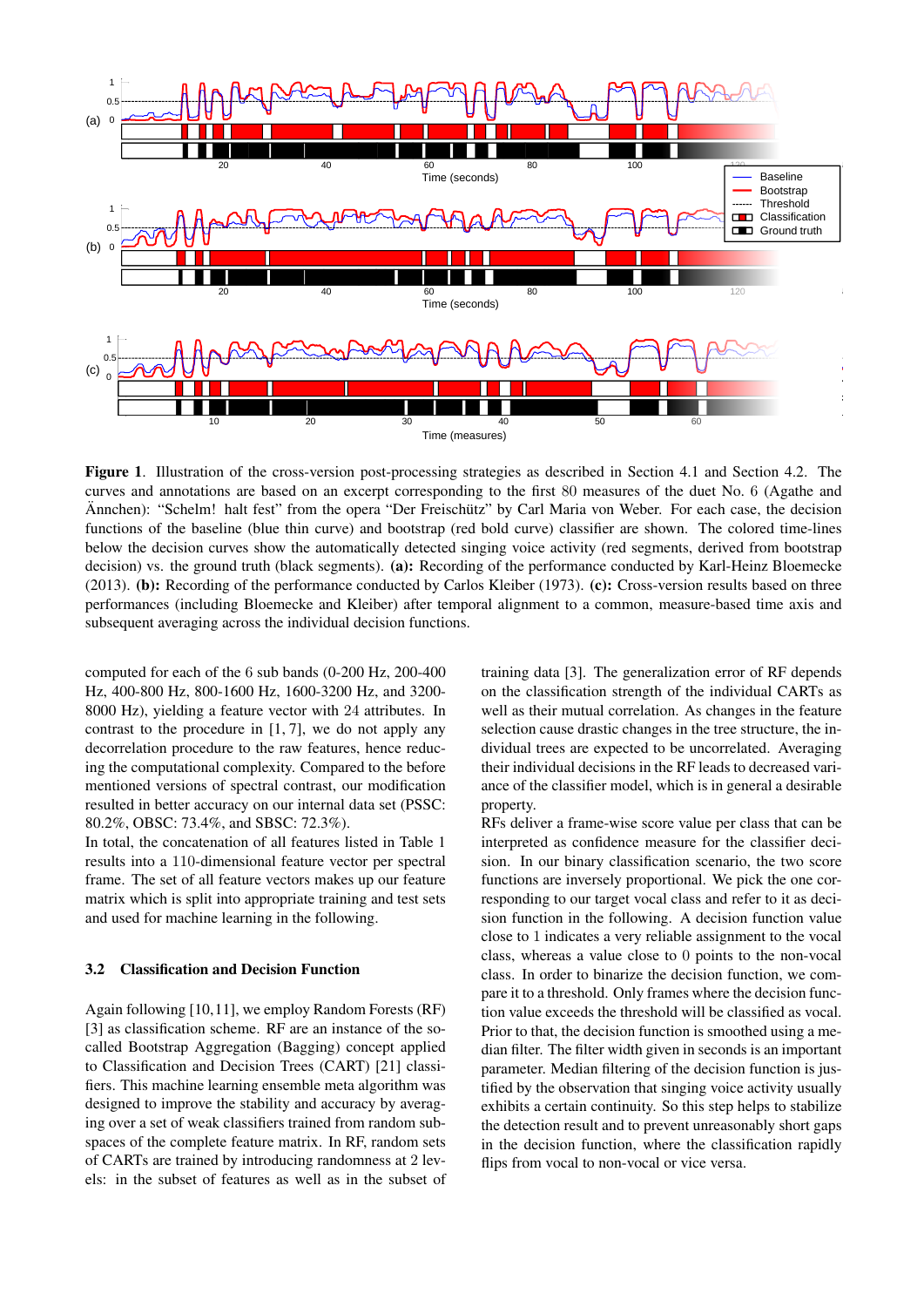# 4 Post-processing of Singing Voice Detection

In this section, we describe two approaches suitable for post-processing of intermediate singing voice detection results. First, we describe our approach to unsupervised bootstrap training of a classifier adapted to the recording under analysis. Second, we describe how to perform a late fusion of decision functions by means of time alignment between different versions.

#### 4.1 Bootstrap Training

Inspired by the ideas in [14, 19], we propose to perform a second, specialized RF classification subsequent to the initial singing voice detection stage. The rationale is to remedy the "closed world" vs. "open world" training problem discussed before (see Section 1). We do so by creating an adapted classifier model that is trained with feature vectors exclusively taken from the current recording under analysis. However, this recording does usually not come together with an annotation of its frames to the two classes. So how to assign the feature vectors automatically to the training sets of the vocal respective non-vocal class?

Our idea is to base this assignment on the shape of the decision function generated by the initial RF classifier. Looking at the course of this decision function, we see some extreme values for frames, where the observed feature vectors match very well to either the vocal or non-vocal class of the initial classifier model. However, many values reside in the middle of the range of decision function values, where an assignment to either side is questionable. If we now select two subsets of the feature vectors, each corresponding to an upper and lower fraction (e.g., 20%) of the range of decision function values, we can use these to train a small RF classifier that is adapted to the feature space spanned by the recording under analysis. Before we do so, we stratify the training set, meaning that we randomly select the same number of feature vectors for each class from the subset corresponding to the upper and lower decision values.

In Figure 1, we observe that the new decision functions (red curve) generated by classifying the current song with the adapted RF classifier exhibits a more desirable shape than the decision function generated by the initial RF classifier (blue curve). In Figure 1(a), it can be seen, that the bootstrap decision function can close small gaps, where the initial decision function dipped below the decision threshold (e.g., at around 80 s).

#### 4.2 Cross-Version Fusion

In [8], Konz et al. introduced the intuitive yet effective idea to exploit the availability of different recordings of the same piece of music for stabilizing automatic chord recognition results. We pursue the same idea here in order to perform a late fusion of decision functions obtained from the initial singing voice detection. This is achieved by

| <b>Authors and Reference</b>    | <b>Accuracy</b> | <b>F-measure</b> |
|---------------------------------|-----------------|------------------|
| Biased Guess (all frames vocal) | 46.3            | 0.64             |
| Vembu and Baumann 2005 [20]     | 77.4            | 0.77             |
| Ramona et al. 2008 [15]         | 82.2            | 0.84             |
| Regnier and Peeters 2009 [16]   |                 | 0.77             |
| Lehner et al. 2013 [10]         | 84.8            | 0.85             |
| Lehner et al. 2014 [11]         | 88.2            | 0.87             |
| Leglaive et al. 2015 [9]        | 91.5            | 0.91             |
| Proposed feature set            | 88.2            | 0.87             |

Table 2. Singing voice detection results achievable with our novel feature set in comparison to other authors. The basis of all measurements is a publicly available subset of the JAMENDO corpus [15].

warping the individual decision functions obtained for different versions of the same piece to a version-independent representation with a musical time axis given in measures (respective sub-divisions thereof) instead of seconds. For the moment, we assume that the required temporal position of measure boundaries is given. In Section 5.3, we sketch how to retrieve the measure boundaries automatically.

In general, the procedure described above yields a set of time-aligned decision functions that we use to derive a fused, overall decision function. To this end, we use the most straightforward approach and just take the arithmetic mean of the decision values of all aligned decision functions. The averaging is intended to compensate for noise and artifacts that might occur in the individual decision functions. Figure 1(c) presents the resulting decision function on the measure-related time axis. We show the fused decision function derived from baseline singing voice detection (thin blue curve) overlayed with the fused decision function derived from bootstrap training (bold red curve). It can be seen that the averaging leads to a slightly more stable decision function. Comparison of the fused bootstrap decision function against the decision threshold (dashed black line) yields our estimated singing voice segments (black rectangles). In general, the estimated segments exhibit improved agreement to the ground truth segmentation in comparison to Figure 1(a) and 1(b).

## 5 Evaluation

In this section, we assess the performance of our proposed methods. First, we validate our novel feature set on a public benchmark data set. Second, we show that bootstrapping and cross-version fusion can help to improve the results for classical opera recordings.

#### 5.1 Experimental Settings

For our experiments, we are going to fix the following parameters: For the majority of features in Table 1, the hopsize between consecutive analysis frames is 200 ms (fea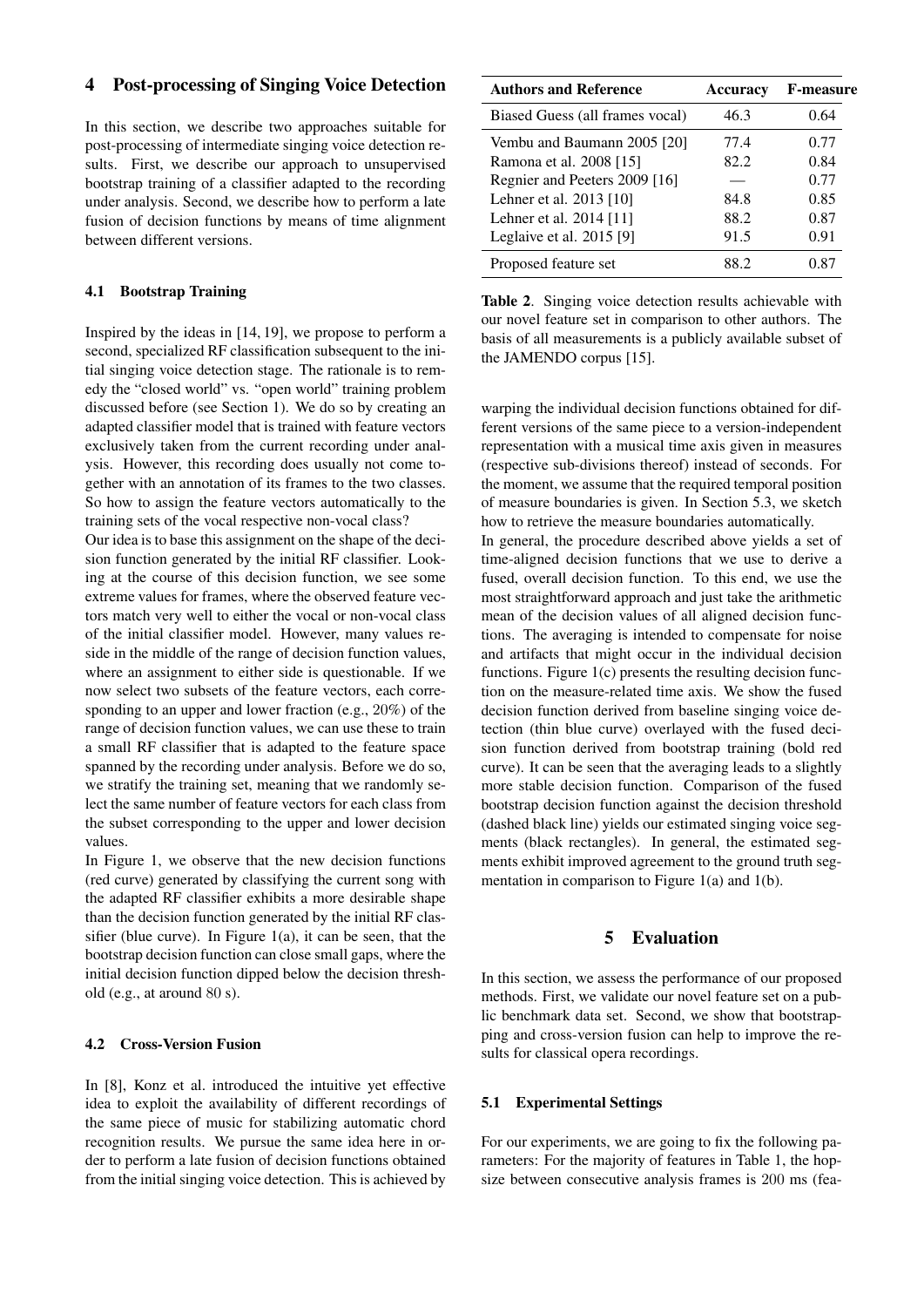ture rate of 5 Hz), the analysis windows have a length of 800 ms. The raw fluctogram, flatness and contraction features are extracted on a finer temporal level, with a hopsize of 20 ms and a window size of 100 ms. We aggregate 40 consecutive frames of these raw features and use their variance as descriptor for fluctogram and contraction, and their means as descriptor for flatness. In the RF classifier, we use 128 individual CART classifiers, each trained with a randomly selected subset of 5 feature dimensions, from the originally 110-dimensional feature space. For postprocessing of the decision functions, we employ a median filter with a width of 1.4 s. The decision function threshold is set to 0.5. In the next sections, we keep these settings fixed for the evaluation of our baseline system as well as our proposed post-processing strategies.

#### 5.2 Performance on a Common Benchmark

In order to benchmark our novel feature set against the state-of-the-art, we used a subset of the publicly available JAMENDO music corpus [15]. Each recording in that data set was manually annotated into vocal and non-vocal sections by the original author. Since human annotators can have difficulties in determining singing segment boundaries, the segmentation allowed some uncertainty, i.e., very short instrumental breaks were not labeled as such. The exact split into training, validation and test set is specified in [15]. Table 2 lists our results in comparison to previously published works. The used metrics are the frame-wise F-measure and the accuracy which are computed by evaluating all frames across the 16 test songs. According to the ground truth annotation, the majority of frames belongs to the non-vocal class. We also report the Biased Guess, where all frames of a test item are assigned to the vocal class, because in classical opera, the vocal class usually occurs more often. As can be seen, the performance of our proposed feature set is on par with the state-of-the-art. Only the accuracy and F-measure reported in [9] surpass our results, but the comparison might not be entirely fair as discussed in Section 2.

#### 5.3 Opera Case-Study

The opera "Der Freischütz" by Carl Maria von Weber, a work of high relevance for opera studies, was chosen for the further evaluation. For this opera, there exists a large number of historical sources, including a multitude of audio recordings. In the project "Der Freischütz Digital"<sup>1</sup>, musicologists and computer scientists cooperate to explore opportunities for new and digital ways of research, analysis and presentation of music related data in critical editions [17].

From the corpus used in the project, we had three different versions of this opera available for the purpose of crossversion singing voice detection. The respective conductors

| <b>Opera</b>           | Conductor            | Year |
|------------------------|----------------------|------|
| "Carmen"               | Lorin Maazel         | 1984 |
| "Die Zauberflöte"      | Nikolaus Harnoncourt | 1988 |
| "Pelleas et Melisande" | Claudio Abbado       | 1992 |
| "La Cenerentola"       | Riccardo Chailly     | 1993 |
| "La Traviata"          | Carlo Rizzi          | 2005 |
| "Tristan und Isolde"   | Daniel Barenboim     | 1995 |
| "Der Freischiitz"      | Karl Elmendorff      | 1944 |
| "Der Freischiitz"      | Carlos Kleiber       | 1973 |
| "Der Freischütz"       | Karl-Heinz Bloemecke | 2013 |

Table 3. Overview over the used opera recordings. The upper half specifies the operas available as training set, the lower half gives the operas used as test set.

and recording years are shown in Table 3. All numbers in the three versions have orchestral accompaniment and varying number of soloist singers. We picked the numbers 6, 8, and 9 as test cases of different musical complexity, a duet, a solo aria and a trio, respectively.

For evaluation purposes, we first had to generate reference annotations of the singing voice activity in these pieces. This was achieved semi-automatically by means of aligning a MIDI version of each piece to the recording and taking the note onsets and offsets of the singing voice as reference. Details about this procedure can be found in [5].

Furthermore, each recording had its measures (i.e., the beginning of each bar) manually annotated to facilitate the alignment between corresponding versions of the same number. The manually annotated bar positions are used to warp the individual decision functions to a common time axis regardless of their original tempo and variations thereof.

#### 5.4 Results and Discussion

The diagrams in Figure 2 illustrate the benefit of applying bootstrap training (see Section 4.1), cross-version fusion (see Section 4.2), as well as a combination of both in two different training scenarios. The bar plots in both (a) and (b) show the F-measures obtained per test item as well as the average F-measure value. The following singing voice detection and post-processing strategies were tested. Random Guess refers to randomly assigning the frames of our test data to either the vocal or non-vocal class with equal probability. Since the vocal class occurs more frequently in our test data, the resulting F-Measure is slightly above chance. Biased Guess refers to assigning the singing voice class to each frame of a test recording. It can be seen that the resulting F-measure is already quite high, again a consequence of the dominance of the vocal class in our test set. Baseline Detection refers to the results obtained by the baseline singing voice detection system as described in Section 3. Bootstrap Detection refers to the results obtained by a second classification run with an adapted RF classifier using the bootstrapping strategy as described in Section 4.1. Cross-version Fusion refers to the results of

<sup>1</sup> www.freischuetz-digital.de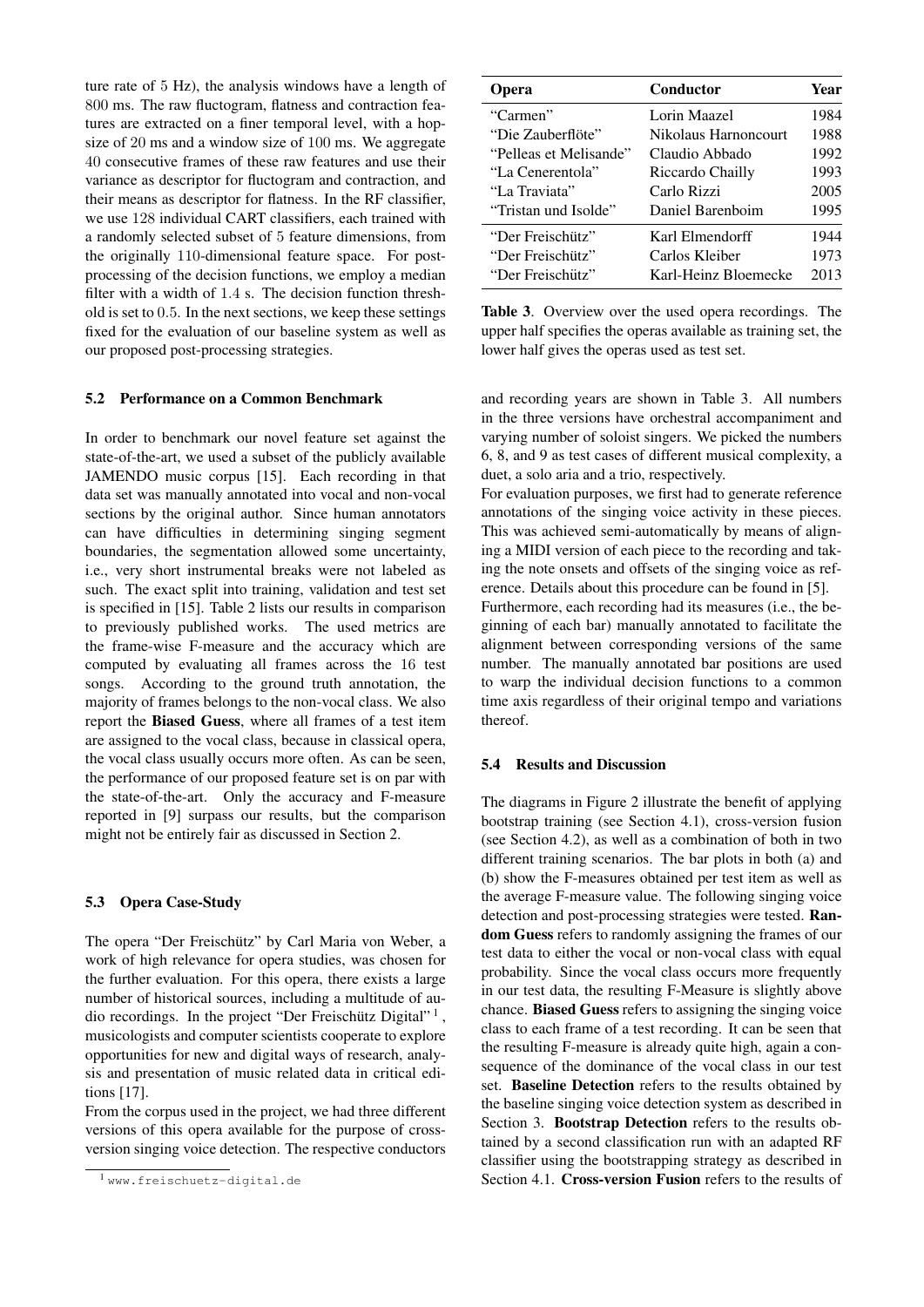

Figure 2. The average F-measures obtained in two different training scenarios and four post-processing strategies. The test set consisted of three versions of the numbers 6, 8, and 9 from the opera "Der Freischütz." (a): Results obtained by training the initial RF classifier with popular music recordings from the RWC and JAMENDO data sets. (b): Results obtained by training the initial RF classifier with classical opera recordings not including "Der Freischütz."

fusing the initial RF decision functions of all available versions of each test recording as described in Section 4.2. Finally, Bootstrap Fusion refers to the results obtained by combining both the bootstrap training and the crossversion fusion.

The results in Figure 2(a) were obtained by training the initial RF classifier with a combined data set comprising both the JAMENDO [15] and RWC [13] subsets that are annotated for singing voice. Both corpora are dominated by recordings of popular music. Obviously, this kind of training material differs from the music content in the test set. The average singing voice detection performance stays even below the biased guess. However, this rather poor initial estimate for the vocal frames can be used for bootstrap training. Consequently, the bootstrap training leads to a substantial performance gain, surpassing the bias results.

Cross-version fusion of the imperfect initial decision functions leads to similar improvements as the bootstrap training. The combination of both bootstrap training and crossversion fusion of decision functions delivers the best results in this training scenario.

The results in Figure 2(b) were obtained when training the initial RF classifier with recordings of classical opera. Specifically, we used the operas listed in the upper half of Table 3. In total, the playtime of our training material amounts to approximately 4 h. As can be seen from the Fmeasure of the baseline RF classifier, this kind of training data gives a considerable performance boost. This is not surprising, since the orchestral timbre as well as the pronounced use of vibrato singing in these opera recordings is very similar to our test items. The remaining F-measures show that the proposed post-processing strategies at best lead to marginal improvements since the performance is already saturated.

From our comparison, we infer that bootstrap training could be recommended as standard post-processing strategy for singing voice detection in classical opera recordings. This is especially true if the initial classification delivers reasonable results that can be surpassed if more appropriate training data would be available. However, bootstrap training does not seem to help much if there exists no combination of feature set, training set, and classifier that can obtain good singing voice detection for the recording under analysis. Moreover, bootstrap training has the drawback that it will likely produce erroneous decision functions when there is no singing voice activity at all throughout a recording. If these cases can not be ruled out from bootstrap training, singing voice detection results could even deteriorate in comparison to the baseline system.

#### 6 Conclusions and Future Work

In this paper, we made two contributions to advancing the state-of-the-art in automatic singing voice detection. First, we proposed a novel extension to a state-of-the-art audio feature set for singing voice detection and validated it on a public benchmark set. Second, we proposed bootstrap training and cross-version fusion as post-processing strategies applicable to intermediate results from a machine learning system. In our case study, involving multiple recordings of Carl Maria von Webers opera "Der Freischütz," we have shown that a combination of bootstrap training and cross-version fusion can help to improve the classification performance if the training data is very different from the test data. While bootstrap fusion might be applicable to improve singing voice detection in various music genres, cross-version fusion can only help if we have multiple, sufficiently similar versions of the same piece of music available. Future work will be directed towards further refinements and applications of these techniques for various kinds of music genres.

## 7 Acknowledgments

This work has been supported by the BMBF project Freischütz Digital (Funding Code 01UG1239A to C), and by the Austrian Science Fund (FWF) under grants TRP307-N23 and Z159. The International Audio Laboratories Erlangen (AudioLabs) is a joint institution of the Friedrich-Alexander-Universität Erlangen-Nürnberg (FAU) and Fraunhofer IIS.